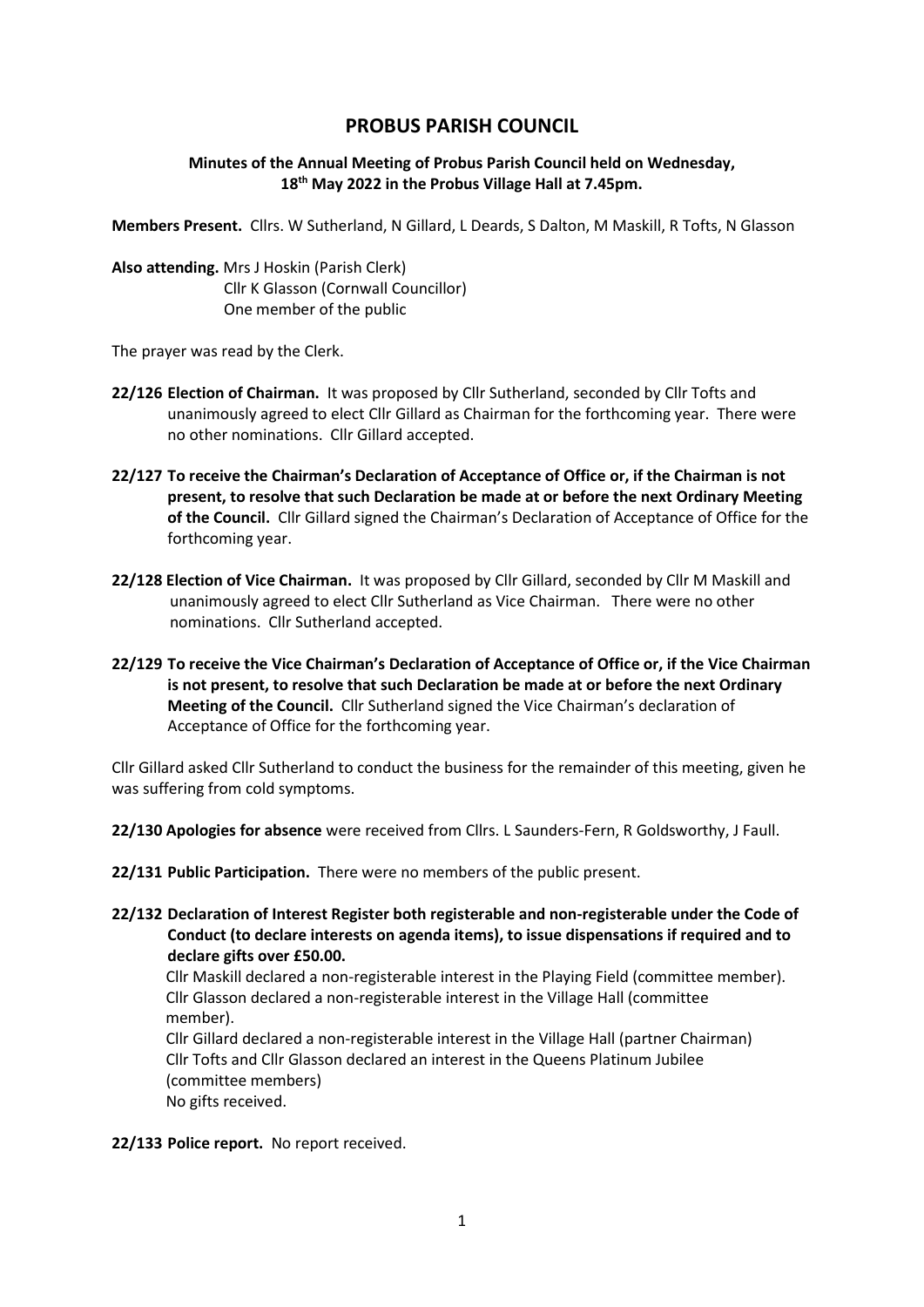**22/134 To confirm the Ordinary Minutes of the Meeting held on the 20th April 2022.** The minutes of the ordinary meeting held on the 20<sup>th</sup> April 2022 were declared as correct and signed by the Chairman. Proposed by Cllr Deards, seconded by Cllr Glasson and unanimoucly agreed.

## **22/135 Matters Arising (report only)**

- **a) 22/063 – Cllr Goldsworthy to report on updating bank signatory.** Item carried forward.
- **b) 22/077 - Burial rules – update on the signage at the burial ground.** Cllr Sutherland reported that one notice had been displayed emphasising the burial rules on monuments and items placed on graves. The notice stated the full set of burial rules were available from the parish clerk.
- **c) 22/087 – Mevagissey Housing email – to confirm the email has been acknowledged and thanks given for the information received.** An email response had been sent.
- **d) 22/103 – Play Area chain-link fencing – update on the replacement fencing.** The council had accepted the quotation at the April 2022 meeting. Cllr Sutherland reported the neighbour had now cut their trees and repaired their fence and as a result of this the councils costs had now been reduced to £395.00. The work will commence on Monday, 23rd May 2022.
- **e) 22/114 – The Green at the Bank – report on the replacement posts (10).** Four posts had been replaced. Work will be carried out to replace the remaining six posts.
- **f) 22/115 – Probus News to confirm the accounts have been received and authorise the payment of the grant (previously agreed).** The Clerk had received the accounts from the Probus News magazine and circulated copies at the meeting. It was proposed by Cllr Maskill, seconded by Cllr Sutherland and unanimously agreed the donation be given.
- **g) 22/117 – Holy Well – to confirm the details of the lock combination have been forwarded to the Clerk.** Details of the combination lock had been passed to the parish clerk.
- **22/136 Cornwall Councillor report – Cllr K Glasson** had circulated her report that included information on the affordable housing issue at Park-An-Gear and noting a meeting was to be arranged. Cllr Glasson reminded everyone to report anti-social behaviour to the police, and reported she was speaking with other councils who managed skate park facilities to see how they dealt with managing usage times.
- **22/137 To receive the financial statement of accounts for the year to date, budget sheet and to approve payments.** The payment schedule had been circulated. It was proposed by Cllr Gillard, seconded by Cllr Maskill and unanimously agreed the accounts amounting to £ 7,536.40 be paid.

| Payment       | <b>Payment to:-</b>                                             | Amount   |
|---------------|-----------------------------------------------------------------|----------|
| <b>Method</b> |                                                                 |          |
| <b>BACS</b>   | Celtic Clearance - green waste collection                       | £75.00   |
| <b>BACS</b>   | Mike Williams Supply 2t topsoil and remove rubble               | £150.00  |
| <b>BACS</b>   | Staff salaries, expenses and pension                            | £1897.25 |
| <b>BACS</b>   | G Brunsden - soap for public toilets                            | £1.50    |
| <b>BACS</b>   | M Dalby $-$ grass cutting                                       | £720.00  |
| <b>BACS</b>   | A Inglefield - play equipment inspections                       | £176.00  |
| <b>BACS</b>   | S Dalton - plants & seeds (jubilee gardens), photocopying deeds | £ 204.98 |
| <b>BACS</b>   | Neil Glasson - jubilee expenses                                 | £59.86   |
| <b>BACS</b>   | Ann Harris - jubilee expenses (tape)                            | £12.00   |
| <b>BACS</b>   | Rachel Tofts - jubilee expenses including insurance             | £689.09  |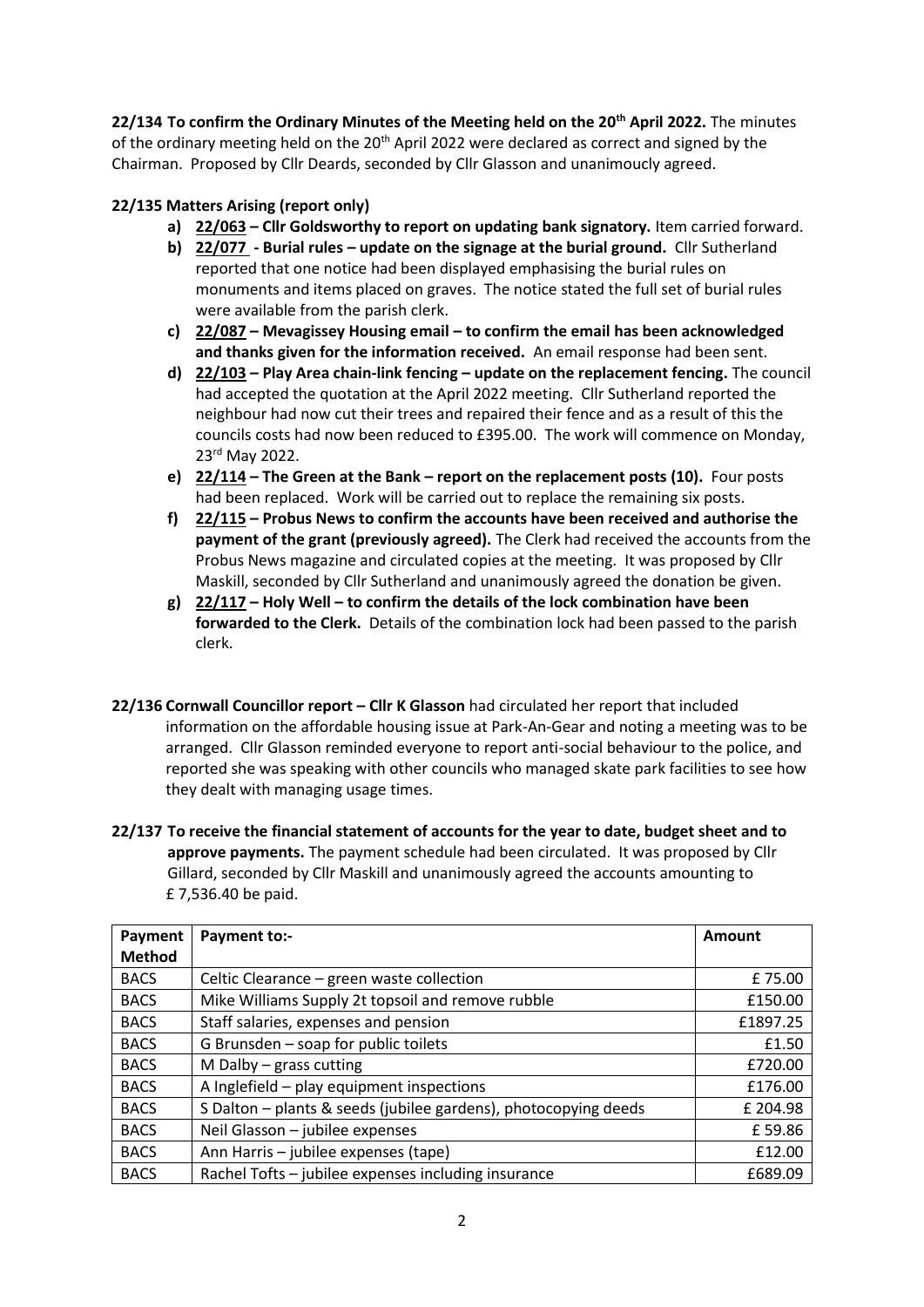| <b>BACS</b> | Professional Disco Services - jubilee                   | £150.00  |
|-------------|---------------------------------------------------------|----------|
| <b>BACS</b> | Paul Lakeman - artwork for sign                         | £250.00  |
| <b>BACS</b> | Probus Village Hall - room hire 20.04.22                | £20.49   |
| <b>BACS</b> | Marr Harris Upholstery Ltd - foam for skate ramp        | £886.55  |
| <b>BACS</b> | South West Water - public toilets                       | £28.73   |
| <b>BACS</b> | Cornwall Vacuum Service - cable repair cleaning machine | £61.51   |
| <b>BACS</b> | Probus News Magazine - donation                         | £1000.00 |
| <b>BACS</b> | The Cumbria Clock Company - repair                      | £1098.00 |
| DD          | Cheaper Waste - commercial waste                        | £51.48   |
| DD          | Tesco mobile - clerk phone                              | £3.96    |

**22/138 Village Hall report – update from Village Hall representative. Security in Village Hall car park and signage. To look at the costs of providing CCTV at the pavilion incorporated within the village hall and quote.** Cllr Glassson advised there had been no recent meeting of the Village Hall Committee. Enquiries to use the hall continue from new groups alongside existing groups. Quotations had now been revied for the CCTV including the cost of providing a camera for the pavilion. The CCTV for the car park amounted to £1474.00 and £226.00 for the pavilion. Having held a discussion about the costs outweighing the benefits it was proposed by Cllr Gillard, seconded by Cllr L Deards and agreed the quotation be accepted and the work carried out. Cllr Maskill abstained. The Clerk will advise the CCTV company. Cllrs Gillard and Glasson will look at the current signage and report back to the council if any further signs were required.

 The Clerk had contacted a white linings company asking them to quote for the re-painting the marking for the disabled parking bays.

- **22/139 Village Hall Insurance – to consider the renewal of the Village Hall insurance and approve the payment and associated costs.** Cllr Glasson agreed to circulate a copy of the Village Hall latest annual accounts to the Clerk for circulation. It was proposed by Cllr Gillard, seconded by Cllr Deards that the Parish Council pays the insurance renewal totalling £985.13. This was unanimously agreed.
- **22/140 Playing Field Committee – to consider giving a donation to the playing field committee to match the amount of the Village Hall insurance renewal and approve associated costs.** Cllr Maskill declared an interest and abstained. It was proposed by Cllr Deards, seconded by Cllr Sutherland and unanimously agreed the Parish Council gives a donation of £985.13 to the Playing Field Committee once they had seen a copy of the latest annual accounts.
- **22/141 Playing Field – update from Playing Field representative. Questions of ownership of the hedge on Tregony Road and the trees bordering the playing field (complaint received and forwarded to Cornwall Council).** Cllr Maskill stated their was nothing to report since last weeks Annual Parish Meeting. The Parish Council had been given two weeks notice by Cormac to trim the overgrown trees in Tregony Road. Cllr Sutherland had met with a contractor and a quotation of £360 had been received to carry out the work required. It was proposed by Cllr Deards, seconded by Cllr Glasson and unanimously agreed the work be completed as soon as possible. Further trees along with road requiring attention (not belonging to the Parish Council) will be reported via the Cornwall Council website by Cllr Tofts. Councillors were notified of the condition of the steps leading into the playing field and it was agreed this item be placed on the agenda for the next meeting.
- **22/142 Risk Assessments – Play Area. To note risk assessment, to approve associated expenditure, if any.** Nothing to report.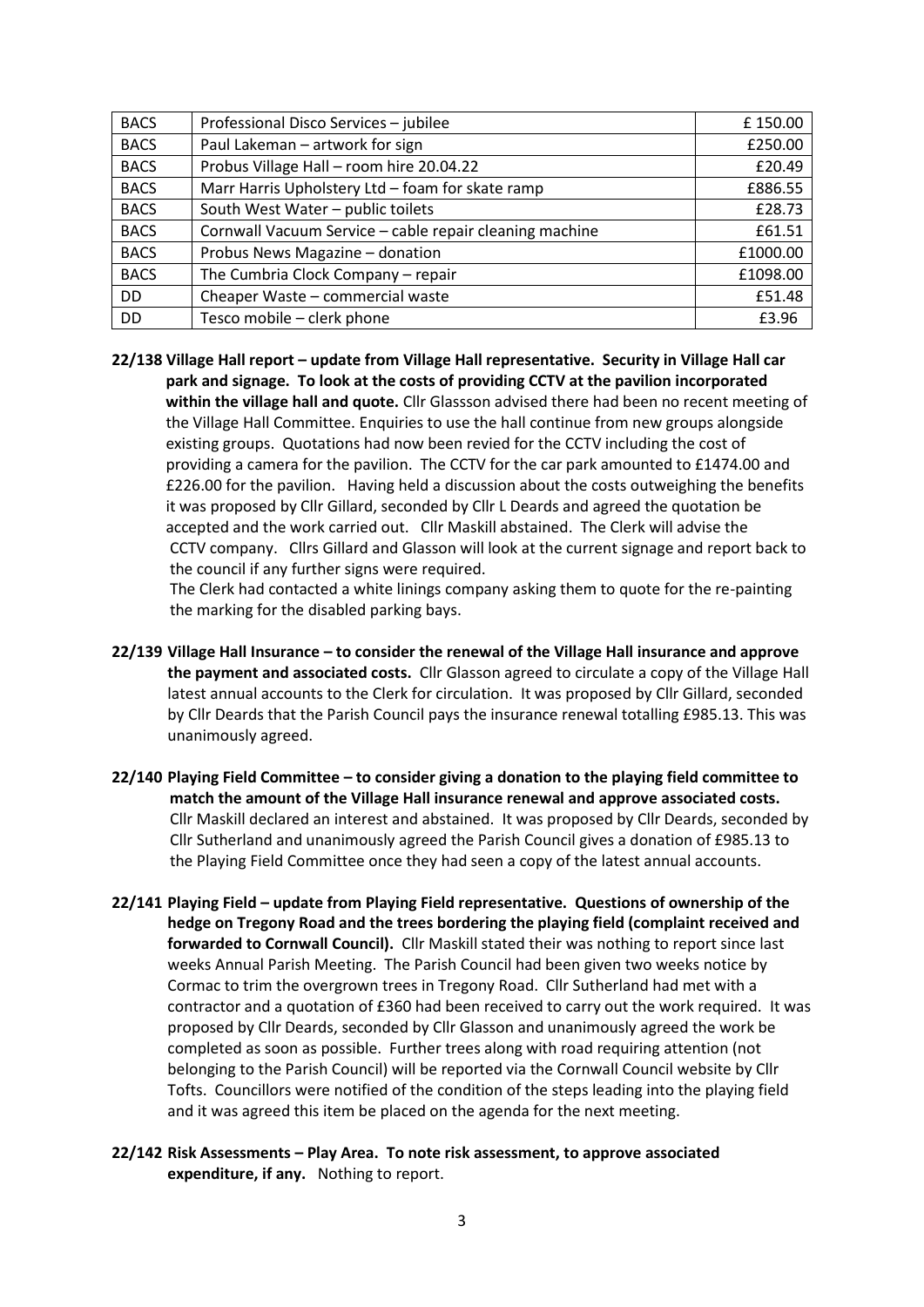**22/143 Co-option of Councillor. To consider applications for the co-option of one councillor.** No applications received. The position will continue to be advertised.

- **22/144 Sustainable Working Group S106 fund – report, if any.** Nothing to report. The Clerk was asked to contact Cornwall Council and identify the remainder of the S106 money available for the parish to be spent before April 2024.
- **22/145 Green Working Party (PEAT) – report.** Nothing to report.
- **22/146 MUGA drainage quotes outstanding – update from Parish Clerk.** The Clerk will obtain quotes.
- **22/147 Skate Ramp – update on the purchasing of materials and appointment of contractor to carry out the work.** Cllrs. Gillard and Sutherland had researched the foam and marine ply required for carry out the work to try and alleviate the noise from the skate ramp, and address findings of the recent noise report. The council had earmarked money for this project at the last meeting. An order had been placed for the materials and a quotation received for the work to be done. Another letter will be sent to the EPO updating him on what the Parish Council are doing to resolve the noise complaint.
- **22/148 Grass Cutting Contract – tenders to be opened at the June meeting.** Contract details were being issued to companies interested in tendering for the work.
- **22/149 Jubilee Gardens – to consider and approve associated expenditure (if any).** Cllr Deards updated the meeting on the planting. Bind weeds had been removed from various areas and this was being monitored. Cllr Sutherland asked about the overgrown grassed area at Bosnoweth. Cllr Dalton confirmed the wild seed planting was possibly not done correctly.
- **22/150 Queens Platinum Jubilee in June 2022 – update on events being planned.** Cllr Tofts upated the meeting on plans for the Jubilee celebrations. An application for bunting had been approved, and approx. 300 meters of bunting had already been made. Events were now being published on a poster as well as social media. Jubilee T-shirts will be issued to helpers. Members of the Diamond Jubilee Committee had been invited as guests of honour at the school event. Examples of the rock painting were shown to Councillors.
- **22/151 Cornwall Council audit on the emptying of bins. To review the bins on the schedule.** The Clerk had received no response to her query with Cornwall Council on the audit of the bins. It was proposed by Cllr Gillard, seconded by Cllr Glasson and unanimously agreed this item be removed from the agenda.
- **22/152 Church Clock – update on the progress by the Cumbria Clock Company for replacement micro switches.** The clock had now been repaired and working. A letter of thanks will be sent to Mr J Keam and A McCartney for organising this. It was agreed that carriage costs be reimbursed to Mr Keam.
- **22/153 Emergency Contingency Plan – report from Cllr N Glasson.** Nothing to report.
- **22/154 Cornwall Housing – development at Park-An-Gear. Response from Cllr O Monk, if received.** This subject had been addressed in the report from Cornwall Councillor Karen Glasson. Cllr Glasson will arrange a meeting with Cllr O Monk for a date in June 2022.